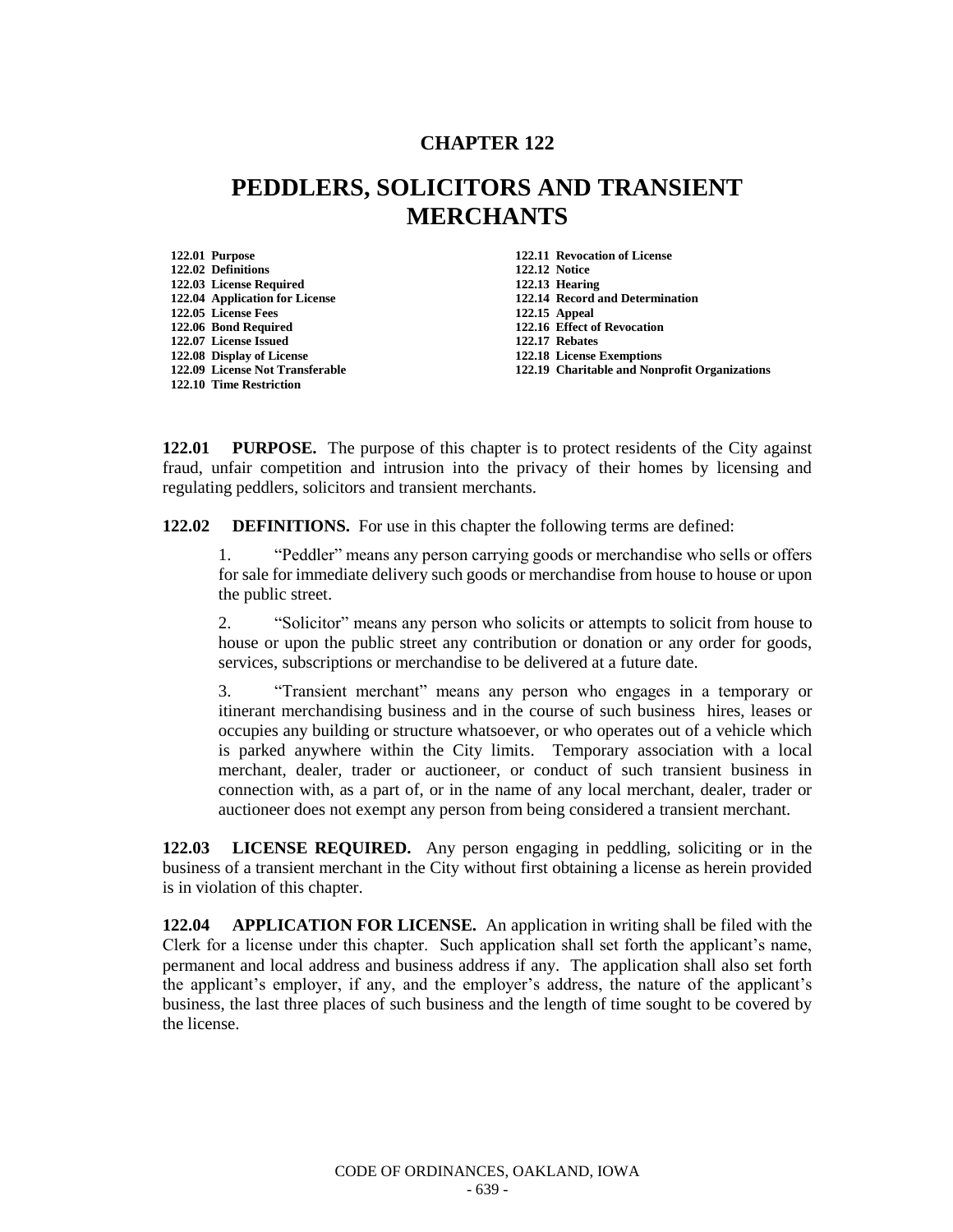**122.05 LICENSE FEES.** Peddlers, solicitors and transient merchants shall pay the following license fees to the Clerk prior to the issuance of any license.

- 1. For one day....................................................... \$ 10.00 2. For one week .................................................... \$ 50.00 3. For up to six (6) months................................... \$ 100.00
- 4. For one year or major part thereof.................... \$ 200.00

**122.06 BOND REQUIRED.** Before a license under this chapter is issued to a transient merchant, an applicant shall provide to the Clerk evidence that the applicant has filed a bond with the Secretary of State in accordance with Chapter 9C of the *Code of Iowa*.

**122.07 LICENSE ISSUED.** If the Clerk finds the application is completed in conformance with the requirements of this chapter, the facts stated therein are found to be correct and the license fee paid, a license shall be issued immediately.

**122.08 DISPLAY OF LICENSE.** Each solicitor or peddler shall keep such license in possession at all times while doing business in the City and shall, upon the request of prospective customers, exhibit the license as evidence of compliance with all requirements of this chapter. Each transient merchant shall display publicly such merchant's license in the merchant's place of business.

**122.09 LICENSE NOT TRANSFERABLE.** Licenses issued under the provisions of this chapter are not transferable in any situation and are to be applicable only to the person filing the application.

**122.10 TIME RESTRICTION.** All peddler's and solicitor's licenses shall provide that said licenses are in force and effect only between the hours of 8:00 a.m. and 7:00 p.m.

**122.11 REVOCATION OF LICENSE.** After notice and hearing, the Council or law enforcement officer may revoke any license issued under this chapter for the following reasons:

1. Fraudulent Statements. The licensee has made fraudulent statements in the application for the license or in the conduct of the business.

2. Violation of Law. The licensee has violated this chapter or has otherwise conducted the business in an unlawful manner.

3. Endangered Public Welfare, Health or Safety. The licensee has conducted the business in such manner as to endanger the public welfare, safety, order or morals.

**122.12 NOTICE.** The Clerk shall send a notice to the licensee at the licensee's local address, not less than ten (10) days before the date set for a hearing on the possible revocation of a license. Such notice shall contain particulars of the complaints against the licensee, the ordinance provisions or State statutes allegedly violated, and the date, time and place for hearing on the matter.

**122.13 HEARING.** The Clerk shall conduct a hearing at which both the licensee and any complainants shall be present to determine the truth of the facts alleged in the complaint and notice. Should the licensee, or authorized representative, fail to appear without good cause, the Clerk may proceed to a determination of the complaint.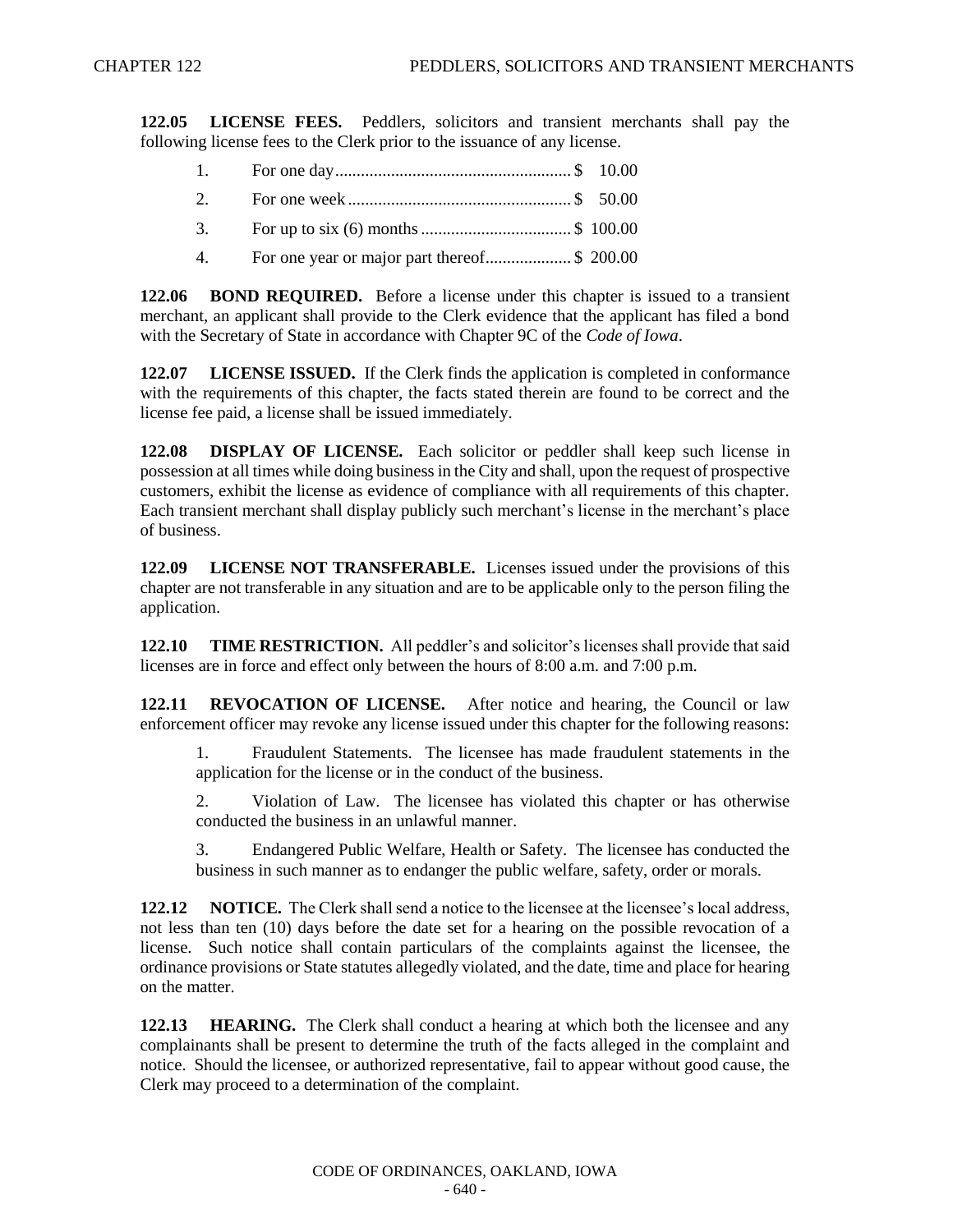**122.14 RECORD AND DETERMINATION.** The Clerk shall make and record findings of fact and conclusions of law, and shall revoke a license only when upon review of the entire record the Clerk finds clear and convincing evidence of substantial violation of this chapter or State law.

**122.15 APPEAL.** If the Clerk revokes or refuses to issue a license, the Clerk shall make a part of the record the reasons therefor. The licensee, or the applicant, shall have a right to a hearing before the Council at its next regular meeting. The Council may reverse, modify or affirm the decision of the Clerk by a majority vote of the Council members present and the Clerk shall carry out the decision of the Council.

**122.16 EFFECT OF REVOCATION.** Revocation of any license shall bar the licensee from being eligible for any license under this chapter for a period of one year from the date of the revocation.

**122.17 REBATES.** Any licensee, except in the case of a revoked license, shall be entitled to a rebate of part of the fee paid if the license is surrendered before it expires. The amount of the rebate shall be determined by dividing the total license fee by the number of days for which the license was issued and then multiplying the result by the number of full days not expired. In all cases, at least five dollars (\$5.00) of the original fee shall be retained by the City to cover administrative costs.

**122.18 LICENSE EXEMPTIONS.** The following are excluded from the application of this chapter.

1. Newspapers. Persons delivering, collecting for or selling subscriptions to newspapers.

2. Club Members. Members of local civic and service clubs, Boy Scout, Girl Scout, 4-H Clubs, Future Farmers of America and similar organizations.

3. Local Residents and Farmers. Local residents and farmers who offer for sale their own products.

4. Students. Students representing the Riverside School District conducting projects sponsored by organizations recognized by the school.

5. Route Sales. Route delivery persons who only incidentally solicit additional business or make special sales.

6. Resale or Institutional Use. Persons customarily calling on businesses or institutions for the purposes of selling products for resale or institutional use.

**122.19 CHARITABLE AND NONPROFIT ORGANIZATIONS.** Authorized representatives of charitable or nonprofit organizations operating under the provisions of Chapter 504 of the *Code of Iowa* desiring to solicit money or to distribute literature are exempt from the operation of Sections 122.04 and 122.05. All such organizations are required to submit in writing to the Clerk the name and purpose of the cause for which such activities are sought, names and addresses of the officers and directors of the organization, the period during which such activities are to be carried on, and whether any commissions, fees or wages are to be charged by the solicitor and the amount thereof. If the Clerk finds that the organization is a bona fide charity or nonprofit organization the Clerk shall issue, free of charge, a license containing the above information to the applicant. In the event the Clerk denies the exemption,